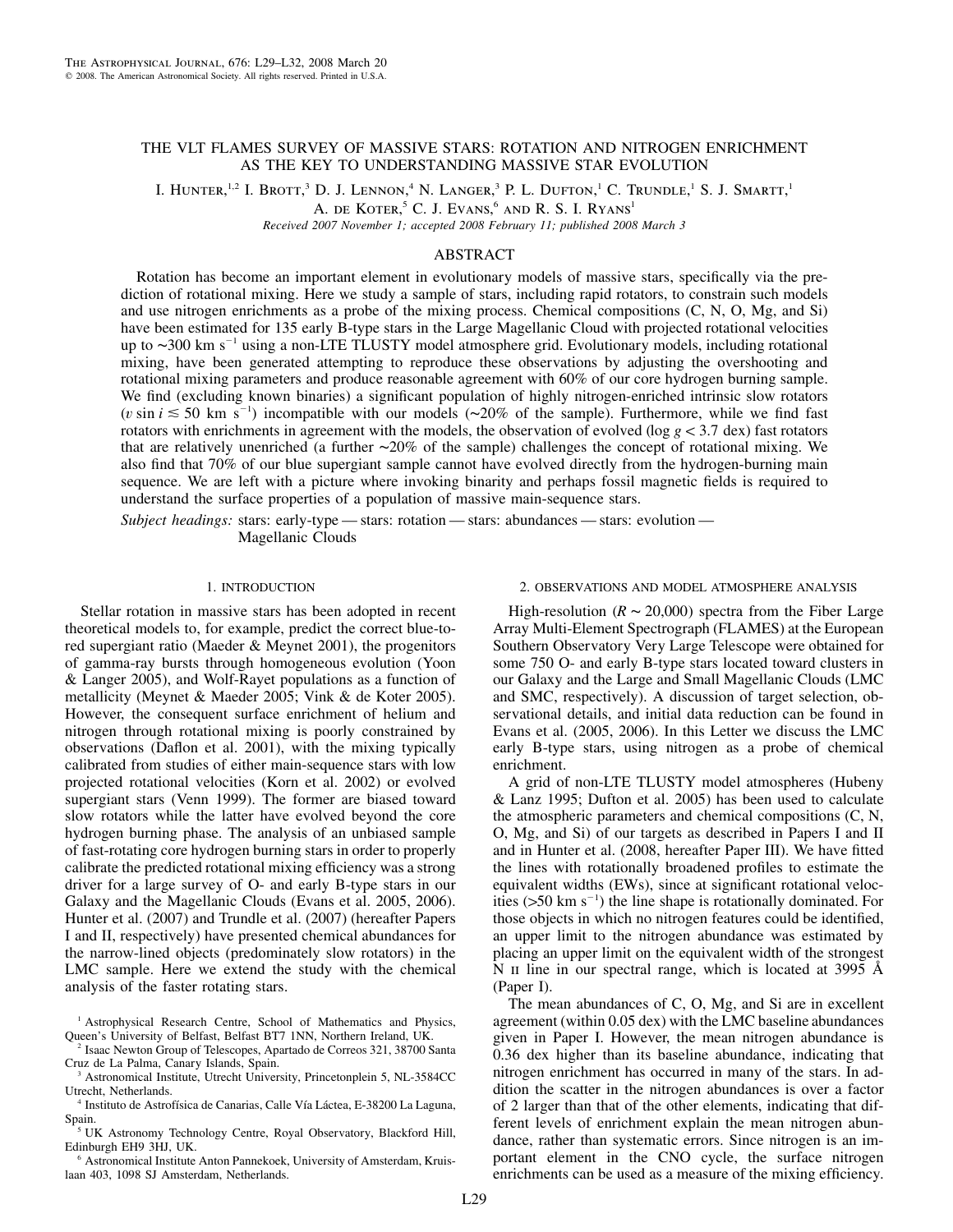

Fig. 1.—Nitrogen abundance (12 + log [N/H]) against the projected rotational velocity (v sin i) for (a) core hydrogen burning and (b) supergiant objects. Open *symbols*, radial velocity variables; *downward arrows*, abundance upper limits; *dotted line*, LMC baseline nitrogen abundance. The mean uncertainty in the nitrogen abundance is 0.25 dex while that in  $v \sin i$  is 10%, and these are illustrated. These errors are largely independent of rotational velocity since the systematic uncertainties are comparable to the measurement errors. The bulk of the core hydrogen burning objects occupy a region at  $\log v \sin i$  and show little or modest nitrogen enrichment. The tracks are computed for an initial mass of (*a*) 13  $M_{\odot}$  and (*b*) 19  $M_{\odot}$ , corresponding to the average mass of our non-supergiant and supergiant stars, respectively, and their rotational velocity has been multiplied by  $\pi/4$ . Although the plot contains stars with a range of masses, comparison of the tracks shown in (*a*) and (*b*) show that any mass effect is negligible compared to the abundance uncertainties. In (*a*) the surface gravity has been used as an indicator of the evolutionary status and the objects (see key) and tracks have been split into red and blue to indicate younger and older stars, respectively. However, this is illustrative only, since the evolutionary status is obviously continuous and not discrete. Gray shading in (*a*) highlights two groups of stars which remain unexplained by the stellar evolution tracks. In (*b*) gray shading highlights the apparent division of the supergiants into two distinct groups. The surface gravity estimates of many of the objects in group 3, and the two apparently rapidly rotating unenriched supergiants, are consistent with being in the core hydrogen phase within their uncertainties.

Note that although a corresponding carbon depletion of up to ∼0.2 dex would be expected, within the uncertainties in determining carbon abundances (see Paper I), such an effect would be difficult to observe. In Figure 1 the nitrogen abundances are plotted as a function of the projected rotational velocity with the sample being split into two groups: core hydrogen burning objects with surface gravities ≥3.2 dex and supergiants having surface gravities  $\langle 3.2 \rangle$  dex (see Paper III).

#### 3. STELLAR EVOLUTION MODELS

Comparison with published stellar evolution models such as the Geneva models (Maeder & Meynet 2001) is complicated as no rotating models at the LMC metallicity are currently available. In addition, the initial chemical composition for evolutionary models is often scaled from solar composition, and this is not appropriate for all elements, in particular nitrogen.

New evolutionary models have been calculated (I. Brott et al., in preparation) using the stellar evolution code of Yoon et al. (2006) which includes rotation (Heger et al. 2000) and angular momentum transport by magnetic torques (Spruit 2002). Only two differences apply here: we updated the mass-loss prescription and now use the recipe of Vink et al. (2001) and we disregard the magnetically induced chemical diffusion term of Spruit (2002), which—in contrast to the magnetic angular momentum transport—is not observationally supported, and appears controversial at present (Spruit 2006).

As initial composition we adopted the LMC C, N, O, Mg, and Si abundances given in Paper I and all the other metal abundances decreased by 0.4 dex from the solar composition of Asplund et al. (2005). Based on the recent discussion of the primordial helium abundance (Peimbert et al. 2007), we have

updated the initial helium mass fraction for our LMC models to  $Y = 25.6\%$ , which together with the metallicity of the adopted chemical composition ( $Z = 0.5\%$ ) results in a hydrogen mass fraction of  $X = 73.9\%$ .

In Paper III we determined that the end of core hydrogen burning occurs at a logarithmic surface gravity of ∼3.2 dex. We find that a convective core overshooting of 0.335 pressure scale heights is required to reproduce this result. While this value is larger than what is typically assumed, with consequences for the post–main-sequence evolution which still remain to be investigated, it provides the only way to understand the sharp drop in the rotational velocity distribution of our sample at a surface gravity of 3.2 dex. Evolutionary models neglecting overshooting indicate that the surface nitrogen enrichment is smaller by less than 0.15 dex at core hydrogen exhaustion for a rapid rotator. Hence, our principal conclusions are not significantly affected by the adopted amount of overshooting.

The efficiency of rotationally induced mixing in our models is controlled by the parameter  $f_c$ , which is the ratio of the turbulent viscosity to the diffusion coefficient that describes the transport of angular momentum by rotationally induced hydrodynamic instabilities (Heger et al. 2000). The mean projected rotational velocity of the stars shown in Figure 1 is 110  $km s^{-1}$ , with the mean surface nitrogen abundance being 7.2 dex. Although this mean projected rotational velocity is lower than that observed for cluster stars (see, for example, Huang & Gies 2006a), there is no bias toward stars with low rotational velocities. Our stars are a relatively unbiased sample of the true populations, as explained in Evans et al. (2006). This population is dominated by field stars, which are known to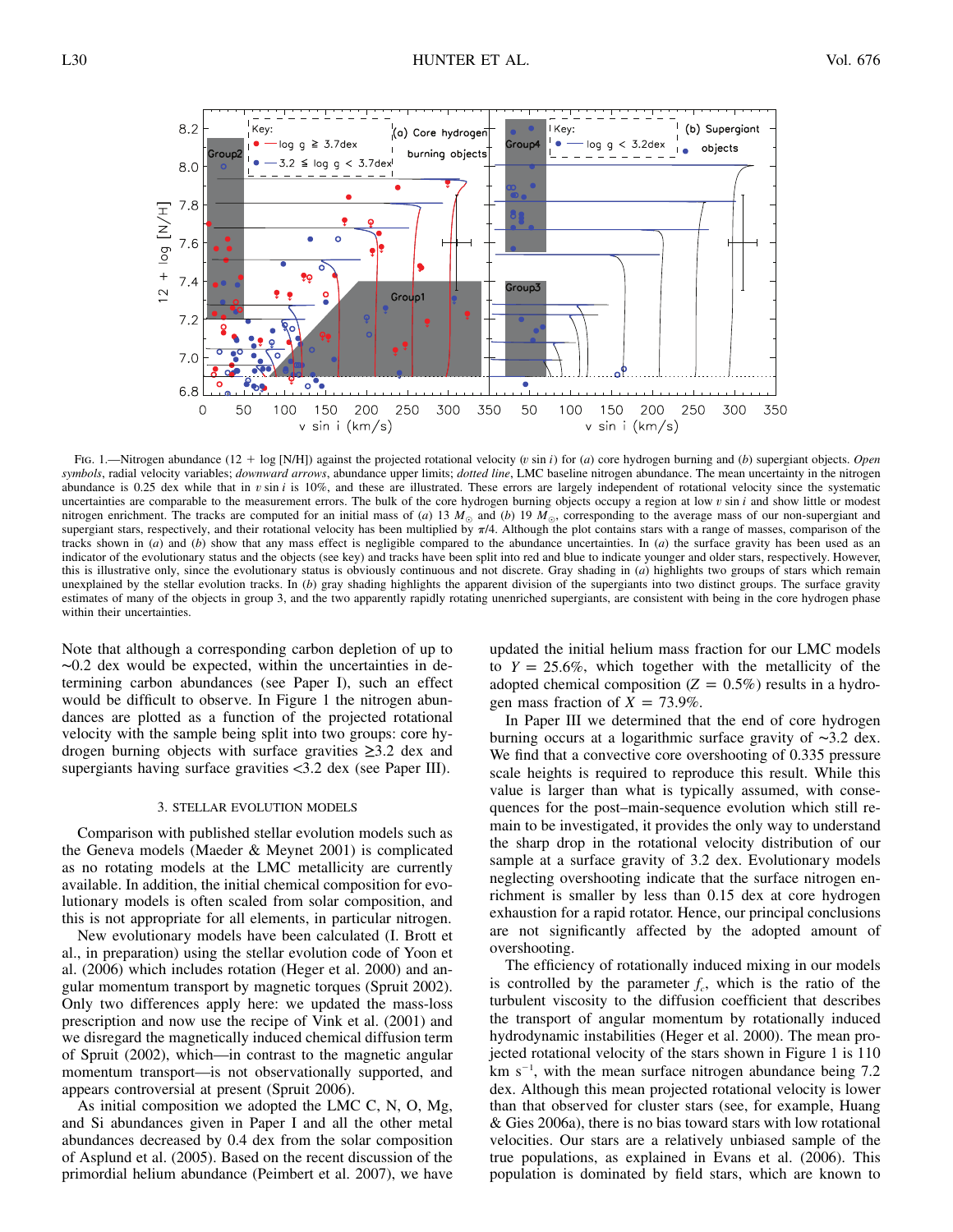rotate slower than cluster stars, and our velocity distribution is comparable to the Galactic field stars of Abt et al. (2002). In addition Be-type stars are excluded, hence our mean velocity is representative only for normal B-type stars and there is no velocity bias for these B-type stars.

The parameter  $f_c$  has been calibrated to reproduce the mean surface nitrogen abundance of the core hydrogen burning stars at core hydrogen exhaustion for a 13  $M_{\odot}$  model (the mean mass of our non-supergiant stars) initially rotating at 140 km  $s^{-1}$  (110  $\times$  4/ $\pi$  to account for random angles of inclination). We find  $f_c = 2.28 \times 10^{-2}$ , compared to 3.33  $\times 10^{-2}$  adopted previously (Heger et al. 2000). Using these parameters, we computed a grid of models for masses representative of our sample and a range of initial rotational velocities.

### 4. DISCUSSION AND CONCLUSIONS

In Figure 1 the nitrogen abundances are plotted against the projected rotational velocities for our sample stars, and compared with the evolutionary models. Given the large number of objects in our sample, it is reasonable to assume a random distribution of inclination angles, and hence the rotational velocity of the tracks has been scaled by  $\pi/4$ . Although we have attempted to constrain the evolutionary tracks to the observations, we are able to reproduce agreement for only 60% of the data (excluding known radial velocity variables).

However, two groups of core hydrogen burning stars in Figure 1*a* stand out as being in conflict with the evolutionary models. Group 1 contains fast rotators which have little chemical mixing. In particular, this group includes fast-rotating single stars with surface gravities indicating that they are near the end of core hydrogen burning (excluding radial velocity variables, this is ∼20% of the core hydrogen burning sample.) The gravities used to discriminate these stars have not been corrected for the fact that we may have observed them almost equator-on; i.e., their true polar gravities could be larger, meaning that they are less evolved than our derived gravities imply. However, applying the surface gravity corrections described in Huang & Gies (2006b) would increase the gravities by up to ∼0.3 dex for our faster rotators. As the zero-age main sequence gravity of our 13  $M_{\odot}$  models is about 4.3 dex, and since most of the stellar expansion on the main sequence occurs toward the end of core hydrogen burning, this gravity uncertainty cannot reconcile the situation.

The second discrepant group of stars in Figure 1*a* are the 15 slow rotators ( $v \sin i < 50$  km s<sup>-1</sup>) that show significant nitrogen enrichment. This group also forms ∼20% of the nonbinary core hydrogen burning sample. Although it could be argued that they may be fast rotators observed pole-on, statistically this is unlikely. In order to reproduce their mean nitrogen abundance requires a rotational velocity of  $\sim$ 200 km s<sup>-1</sup>. Using simple geometry to calculate the solid angle restriction that we must impose, i.e.,  $4\pi(1 - \cos \theta)$ , and assuming that we need 15 stars to have this velocity, we expect less than one star to appear with such a low rotational velocity due to random inclinations. The simple corollary of this is that if we have 15 stars with velocities  $\sim$ 200 km s<sup>-1</sup> populating group 2 through random angles of inclination, over 300 similarly enriched stars with v sin *i* values between 150 and 200 km  $s^{-1}$  would be expected. Such a population clearly does not exist.

Evolved rapid rotators with low nitrogen enrichment (group 1) may be produced by close binaries with an initial period small enough to ensure tidal locking and slow rotation but large enough for highly nonconservative mass transfer, i.e., with an amount of mass accreted which is sufficient to spin up the star but insufficient to enrich it significantly (Petrovic et al. 2005). However, for many of the evolved stars in group 1, there is no indication of binarity. The single-star nature of these objects would pose a serious challenge to the theory of rotational mixing.

While binaries might be able to populate group 2 (Langer 2008), another explanation may be more likely. Morel et al. (2006) have analyzed 10 slowly rotating Galactic early  $\beta$  Cephei B-type stars and found a highly enriched group (four out of ten) of which three have detected magnetic fields. Although pulsations in these stars may cause an apparent surface enrichment, Bourge et al. (2007) report that only slight nitrogen enrichments would be expected. As such, assuming that the effect of pulsations is negligible, there appears to be a correlation between magnetic fields and nitrogen enrichment. Indeed, Wolff et al. (2007) have attributed the large number of slow rotators often seen in massive star populations to magnetic locking of the star to the accretion disk during the star formation process and Alecian et al. (2008) also show a correlation between slow rotation and magnetic fields for magnetic A- and B-type stars. Hence we postulate that the highly enriched slow rotators in the LMC are analogs of the enriched Galactic magnetic stars. This would imply that, independent of metallicity, a significant fraction of early B-type stars are intrinsically magnetic, analogous to the well-known situation for lower mass stars. In this context, the identification of three He-rich slowly rotating OVz stars in NGC 346 (Mokiem et al. 2006) suggests that the phenomenon of intrinsic magnetic fields in massive stars may not be confined to the B star regime. If these magnetic fields are of fossil origin, i.e., possessing long-term stability (Braithwaite & Spruit 2004), in contrast to the fields produced by the Spruit (2002) mechanism, one may speculate that stars in group 2, and their Galactic counterparts, might be the progenitors of magnetars, analogous to the suggestion of Ferrario & Wickramasinghe (2006) that magnetic white dwarfs evolve from magnetic A, F, and late B stars. While the fossil field hypothesis might well explain the slow rotation, the physical process which leads to the enrichment of nitrogen in the stars of group 2 remains to be identified.

The nitrogen abundances of the supergiants (Fig. 1*b*) appear to fall into two distinct groups, one group having a level of nitrogen enhancement consistent with that seen for the majority of the core hydrogen burning objects  $\left($ <7.2 dex; group 3), and a second having a much greater level of enrichment  $($ >7.6 dex; group 4). It should be noted that although the group 4 objects appear to be well fitted by evolutionary tracks with initial rotational velocities of 200–300 km  $s^{-1}$ , such a rotational velocity distribution for supergiants is inconsistent with that for core hydrogen burning objects and rotation does not increase the blue supergiant lifetime. Hence, the enrichments of the supergiants in group 4 (70% of the nonbinary supergiant sample) are incompatible with the theory of rotational mixing. In addition it should be noted that the lowest gravity stars  $\langle$  -2.8 dex) are all enriched in nitrogen, implying that some evolutionary process not accounted for in the models is responsible for the enrichment.

The simplest way to interpret this would be to characterize group 3 as pre–red supergiant objects, and group 4 as post– red supergiant objects. The nitrogen abundances and rotational velocities in group 4 are indeed consistent with the predictions for a blue loop stage (Heger & Langer 2000). However, we note that our models do not return to the high effective temperatures of the stars in group 4 and hence their position on